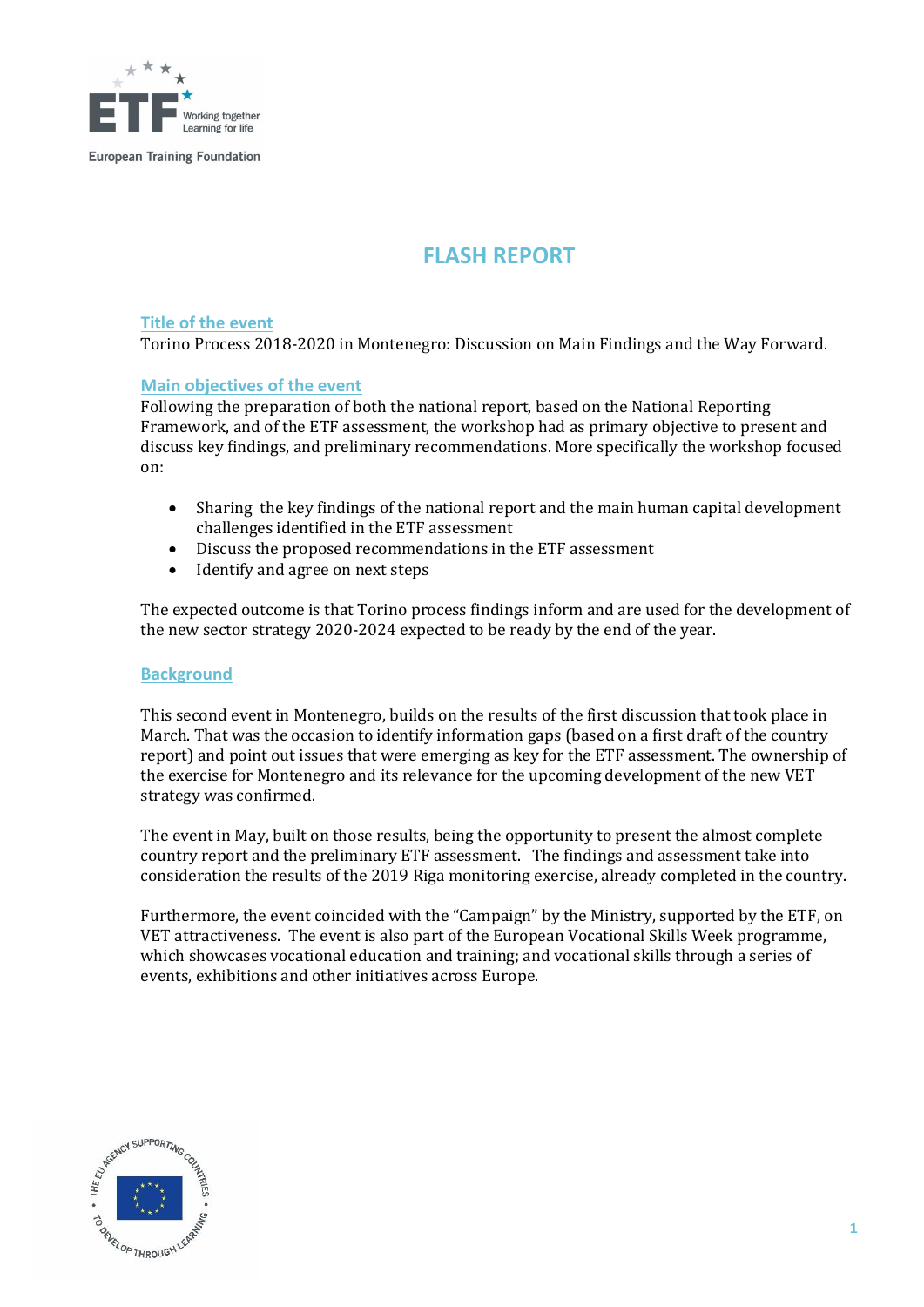### **Short description of the event**

The meeting counted with the presence of all relevant institutions including Ministry of Education, Bureau of Education, VET centre, Ministry of human rights and minorities, Employers association and Chamber of commerce. An ETF journalist was also present to feed main results into the public campaign. Trade Union representatives as well as Ministry of finance did not participate. In agreement with Montenegro coordinator, donors were not invited to the discussion understanding that there was still a need for a country discussion. A meeting with international partners may be organised in Autumn once the ETF assessment is final.

In the opening session, the policy relevance of Torino process was stressed by all speakers. Ministry of Education underlined the added value of the analysis as key input for the new strategy and to prepare the sector for IPA III programming. EU Delegation stressed the relevance for the programming exercise and the importance to move forward. ETF added as well Torino process relevance in the context of regional policy dialogues (i.e the meeting of Western Balkan Ministers of Education organised by the EC on 3-4 June in Belgrade and the Ministerial employment conference in July).

The participation and ownership underlined by participants (" Torino process is our report"; " Torino process is part of our standard programme of activities"). The broader scope and the evidence based/ factual approach were as well very welcomed.

The Torino process coordinator presented a summary of the national report with focus on main issues emerging per building block. ETF presented main challenges identified and preliminary recommendations

## **KEY OUTCOMES / CONCLUSIONS**

- Key challenges were agreed
- Regarding the recommendations submitted to feedback and discussion: there was agreement on
	- o The need for a holistic vision for VET/skills development. The new VET strategy should consider the place and role of VET in the context of country development strategies (SME development, the upcoming strategy on industrial development and smart specialisation, social inclusion etc). In this sense the idea of a "national discussion" is welcomed
	- o The need for inter-ministerial coordination, both at decision making and operational level. The silos approach and limited ownership of sector policies hampers the implementation. There are some examples, like the cross ministerial working group on policy development, that should be analysed for lessons learnt.
	- $\circ$  The need to develop capacities and ensure that enough human resources are assigned to the agreed policy priorities.
	- $\circ$  The need to assess current financing mechanisms, the state of implementation of existing mechanisms (fund for talented students, deficit occupations fund)
	- o The need to reinforce cooperation at local (school and subnational level) level building on existing practices such as the local teams for employment, cooperation between schools and municipalities and cooperation between school and local business in the framework of the dual system. Cooperation to be looked at beyond financing issues.
	- $\circ$  The need for information systems to identify skills needs for priority sectors and sectors in "deficit" of occupations, together with tracking systems to assess the relevance of VET upon completion.
	- $\circ$  The need for Validation of non-formal and in particular, informal learning as a mechanism to support adult progression and participation/progression in